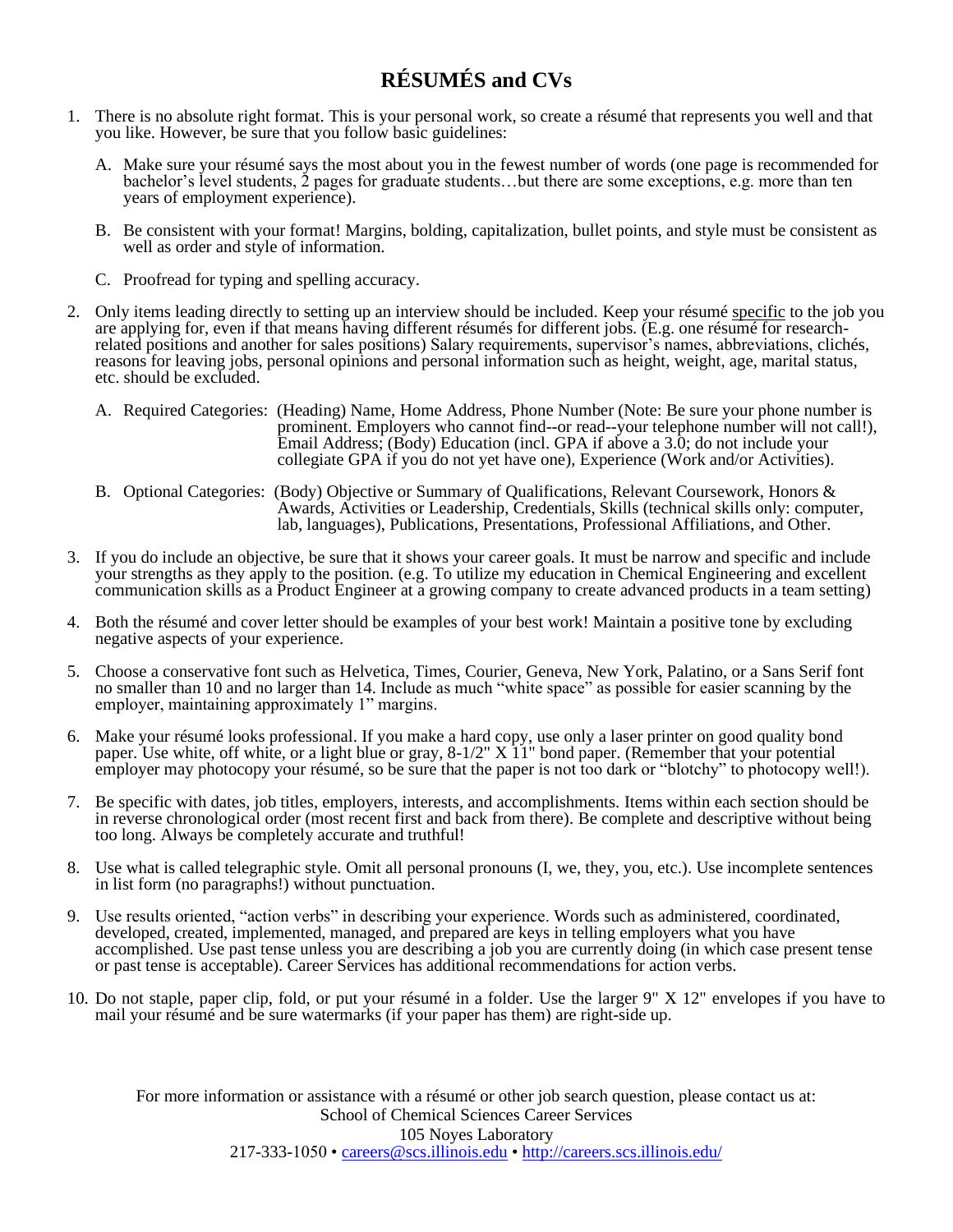# **ERNSTINE WILLIAMS**

123 Green St Champaign, IL 61820 319-555-1212 ewilliams@illinois.edu

#### **EDUCATION**

*PhD, Physical Chemistry,* University of Illinois, Urbana-Champaign, IL Anticipated December 2022

- Thesis title: "Photochemical Studies of Heterogeneous Reactions in the Atmosphere"
- Advisor: Professor Anton Bruckner

*BS, Chemistry,* Central College, Pella IA May 2017

- GPA 3.91/4.00, Summa Cum Laude
- Thesis title: "Computer simulation of ozone reactions"
- Advisor: Professor J. P. Morgan

#### **RESEARCH EXPERIENCE**

*Graduate Research Assistant,* University of Illinois, Urbana-Champaign, IL

December 2017-Present

- Advisor: Professor Anton Bruckner
- Developed a new, highly sensitive technique for the measurement of photochemical reactions on heterogeneous surfaces
- Modeled the kinetics of heterogeneous photochemical atmospheric reactions
- Gained experience in all types of optical investigations of photochemical processes
- Led Advanced Physical Chemistry and Advanced Kinetics laboratories

#### *Undergraduate Research Assistant,* Central College, Pella IA January 2015-May 2017

- Advisor: Professor J. P. Morgan
- Studied reactions of ozone both experimentally and theoretically
- Used computer modeling to understand theoretical interactions of ozone with water clusters

#### *Summer Intern,* Exxon Research and Development, Houston TX Summer 2016

- Supervisor: Dr. Chuck Johnson
- Studied gas-phase reactions on various heterogeneous catalysts of industrial importance using spectroscopy

#### *Summer Intern,* University of Illinois at Urbana-Champaign Summer 2014

- Worked independently in the laboratory of Professor Ivan P. Oakes
- Studied chlorofluorocarbons reacting with water droplets using spectroscopy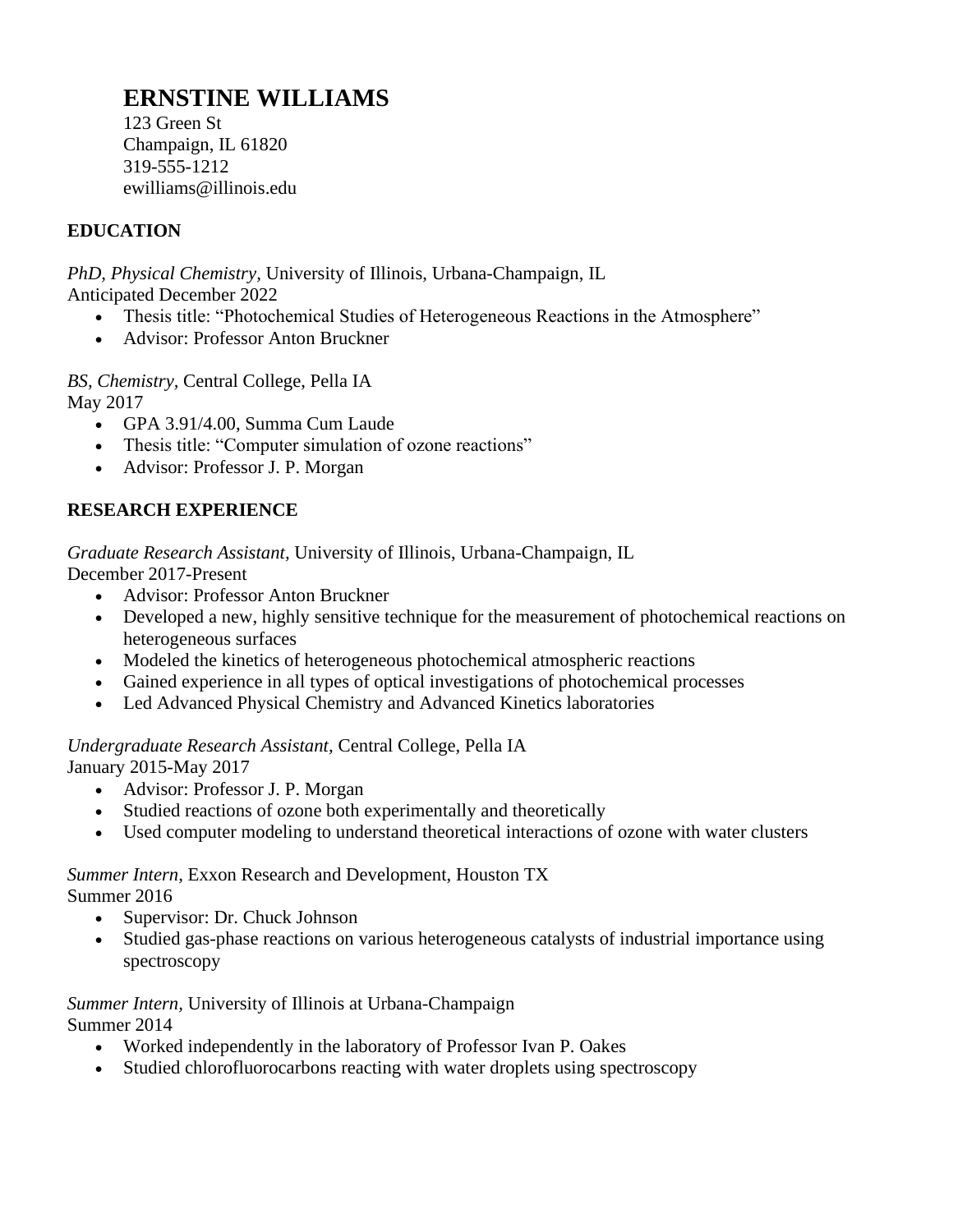#### **PUBLICATIONS**

- **Williams, E**.; Davis, J.; Bruckner, A. "A critical review of the kinetics of heterogeneous photochemical atmospheric reactions." Chem. Rev. 2020, 45, 120-145.
- Kline, B. J.; **Williams, E**.; Bruckner, A "The detection of fluorocarbon-water complexes in the atmosphere." J. Phys. Atmospheric Sci. 2019, 14, 428-431.
- **Williams, E**.; Oakes, I. "A novel optical technique for the measurement of atmospheric chlorofluorocarbons." J. Instrum. Anal. 2018, 135, 1214-1218.
- **Williams, E**.; Morgan, J. P. "Computer simulation of ozone reactions." J. Phys. Chem. 2016, 88, 124-126.

#### **PATENT**

• Peach, J. R.; Petrov, V.; Goldstone, W.; **Williams, E.** Catalyst for the cycloamination of butenes, US Patent 4 333 219, March 24, 2019.

#### **PROJECTS**

#### *Design of a Plug-Flow Reactor for the Synthesis of Urea,* University of Illinois Feb 2019-May 2019

- Constructed a predictive thermodynamic model, primarily founded in the extended UNIQUAC model and Debye-Hückel contributions, estimating the chemical and phase equilibria for a multi-step parameter NH<sub>3</sub>-CO<sub>2</sub>-H<sub>2</sub>O-urea system; Simultaneously evaluated multiple equilibria reaction kinetics using a multivariable input *Mathematica* simulation
- Rationalized design choices/specifications by juxtaposing the design's performance, limitations, and economy with those of other reactor models

#### *Application of WSAC Heat Recovery in Bioreactors for Wastewater Treatment,* Central College Feb 2016-Dec 2016

- Collaborated in a three-person team to design a Wet Surface Area Cooler (WSAC) Heat Exchanger in junction with an anaerobic digestor (bioreactor) as an economical alternative to direct wastewater treatment
- Constructed COMSOL simulations to assess the efficacy of design choices in optimizing the heat regulation of feed wastewater and performed a material cost analysis to reduce installation costs

#### **AFFILIATIONS**

- American Chemical Society, 2016-present
- Optical Society of America, 2015-2017

#### **References Page**

You *may* choose to set up a separate page of references (set-up as above; 3-5 references...could be a combination of academic & industrial supervisors, focus on contacts from graduate-level work)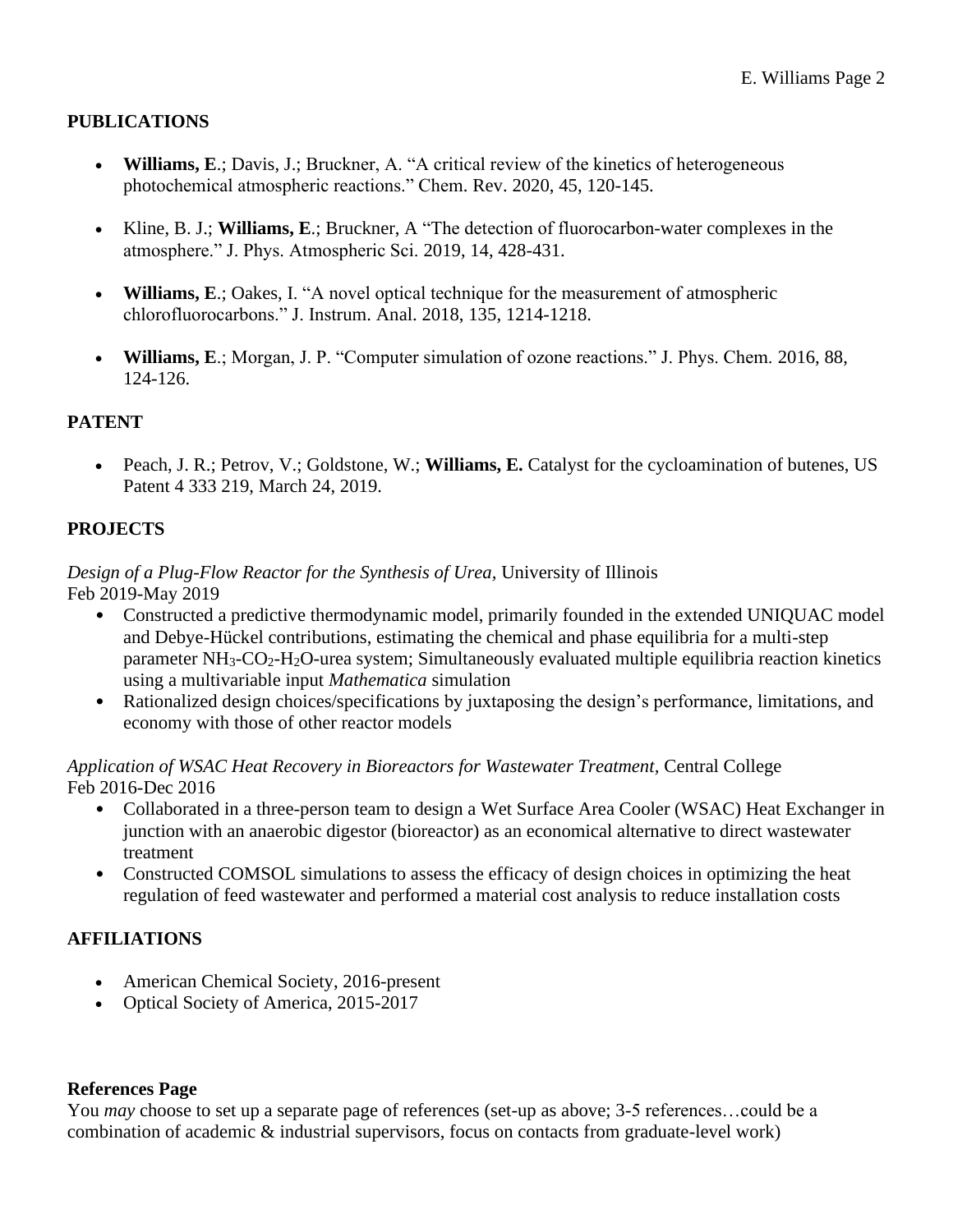## **ERNSTINE WILLIAMS**

123 Green St Champaign, IL 61820 319-555-1212 ewilliams@illinois.edu

#### **REFERENCES**

Professor Anton Bruckner, Department of Chemistry University of Illinois at Urbana-Champaign 112 Gorder Drive, Box 6-788 Urbana, IL 61801 217-555-1212 a.bruckner@illinois.edu

Professor Rodney Tree, Department of Chemistry University of Illinois at Urbana-Champaign 900 Gorder Drive, Box 8-200 Urbana, IL 61801 217-555-1212 r.tree@illinois.edu

Professor James Orney, Department of Mathematics University of Illinois at Urbana-Champaign 122 Simpson Avenue, Box 7-407 Champaign, IL 61820 217-555-1212 j.orney@illinois.edu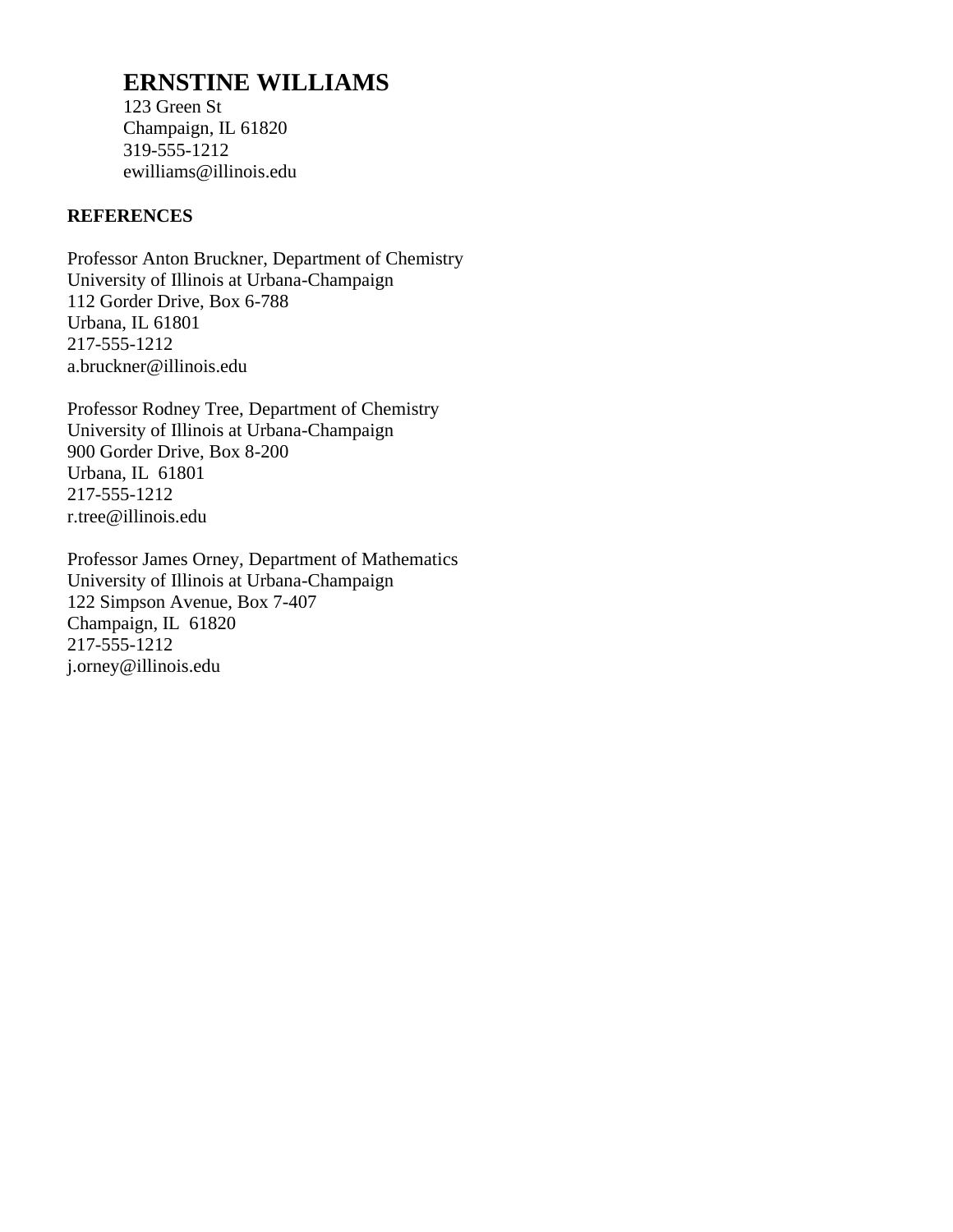# **Jennifer S. Lopez**

222 University Drive • Champaign, IL 61820 • email@illinois.edu • (217) 222-2222

#### **EDUCATION**

*Doctor of Philosophy in Major* Expected Month Year **Expected Month Year University of Illinois** Urbana-Champaign, IL

*Master of Science in Major* Year **University of Florida** Gainesville, FL

*Bachelor of Science in Major* Year **Florida International University** Miami, FL

#### **RESEARCH EXPERIENCE**

*Graduate Research Assistant* **Start Year – End Year – End Year – End Year – End Year – End Year – End Year – End Year – End Year – End Year – End Year – End Year – End Year – End Year – End Year – End Year – End Year – En** 

- Collaborated with …
- Planned and managed multiple research projects studying ...
- Research resulted in one published and one in preparation first author publications in scientific journals and three poster presentations at national and international meetings
- Advised and mentored 3 graduate students, 5 undergraduate students, and numerous lab rotation students
- Served on hiring committee for a Senior Staff Scientist and participated in pre-selection and interviewing processes
- Independently researched and wrote grant for Preliminary Examination after second year of graduate school: "Title"
- Managed lab operations including equipment inventory and maintenance, purchasing and vendor negotiation, and network administration and IT support

#### *Graduate Research Assistant* Start Year – End Year

#### **University of Florida** Gainesville, FL

- e.g. brief action-oriented description of research project with results and contributions
- Start with action verb and highlight what you did, how you did it and why you did it to demonstrate the impact of your work and outcome

#### **PROFESSIONAL EXPERIENCE**

#### *Undergraduate Research Intern* **Start Year – End Year – End Year – End Year – End Year – End Year – End Year – End Year – End Year – End Year – End Year – End Year – End Year – End Year – End Year – End Year – End Year –**

#### **Dow Corning Corporation** Midland, MI

- Optimized the material quality of thin films by measuring the physical properties as a function of production conditions
- Collaborated with cross functional project team to analyze data, compile reports, and present to senior leadership
- Research project resulted in industrial patent (*patent number*)

#### **INDUSTRIAL PATENTS**

Authors' Last name, First Initials; **Lopez, J.S**. Title. Pat. Appl. WO 2008/097877 A2, 2008

**University of Illinois** Urbana-Champaign, IL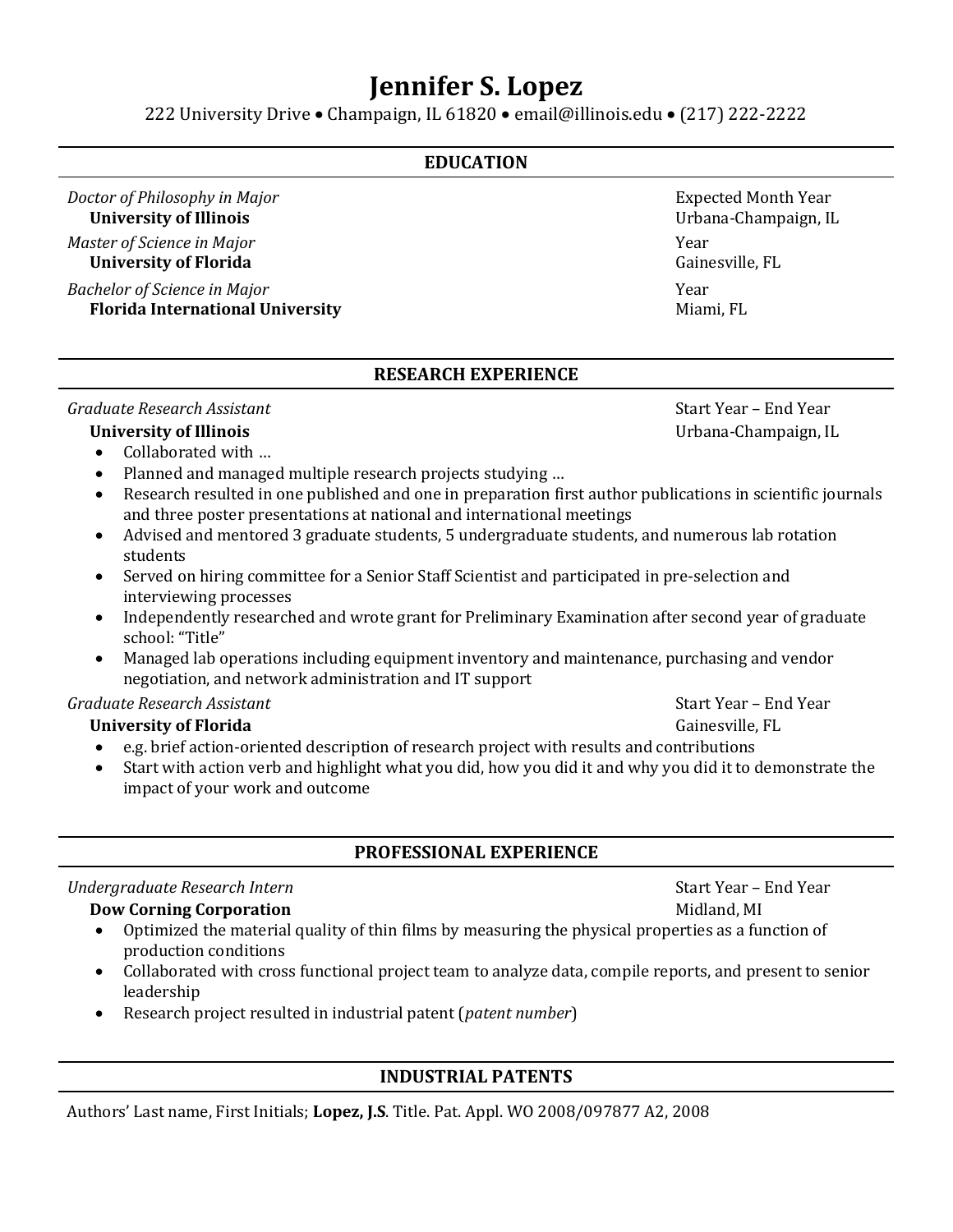#### **TEACHING EXPERIENCE**

#### *Chemistry Faculty* **Faculty** *Faculty Chemistry Faculty Particle* **<b>***Faculty Chemistry Faculty Faculty Particle* **<b>***Faculty Particle <b><i>Faculty Particle <b>Particle Particle <i>Faculty Partic*

#### **Parkland College** Champaign, IL

- Prepared two lectures per week for non-traditional population of 20 students
- Led two introductory-level chemistry laboratory experiments per week

**Teaching Assistant** Start Year – End Year – End Year – End Year – End Year – End Year – End Year – End Year – End Year – End Year – End Year – End Year – End Year – End Year – End Year – End Year – End Year – End Year – E **University of Illinois** Urbana-Champaign, IL

- Ranked by students as Outstanding Teacher for every semester employed
- Generated exam, quiz, and assignment questions by applying course concepts
- Instructed lab courses of  $\sim$  30 students throughout each week by designing lectures, leading discussions, demonstrating procedures, fielding questions, and grading student lab reports and presentations

#### **PEER-REVIEW SELECTED PUBLICATIONS**

**Lopez, J.S**., other authors. (Year). Title. *Journal*, Volume (Issue), page numbers. DOI **Lopez, J.S.**, other authors. (in press). Title. *Journal*, Volume (Issue), page numbers. **Lopez, J.S.**, other authors. (Year produced). Title. Manuscript submitted for publication. **Lopez, J.S.**, other authors. (Year draft produced). Title. Manuscript in preparation.

#### **INVITED ORAL CONFERENCE PRESENTATIONS (X of X)**

**Lopez, J.S.**, other authors. (Year, Month). *Title*. Mini Symposium on subject, [Meeting], City, State **Lopez, J.S.**, other authors. (Year, Month). *Title*. [Meeting], City, State

#### **POSTER PRESENTATIONS (x of x)**

**Lopez, J.S.**, other authors. (Year, Month). *Title*. Meeting, City, State **Lopez, J.S.**, other authors. (Year, Month). *Title*. Meeting, City, State

#### **PROFESSIONAL ORGANIZATIONS**

| American Chemical Society (ACS)                                                                         | Start Year - End Year |
|---------------------------------------------------------------------------------------------------------|-----------------------|
| <b>University of Illinois Chapter</b><br>$\bullet$                                                      |                       |
| Public Relations Chair: Publicized scientific events to general public                                  |                       |
| Florida International University Student Affiliates chapter<br>$\bullet$                                |                       |
| Society for the Advancement of Chicanos/Hispanics & Native Americans in Science                         | Start Year - End Year |
| <b>University of Illinois Local Chapter</b><br>$\bullet$                                                |                       |
| Secretary: Promoted science careers to minority students                                                |                       |
| Treasurer and Webmaster: Managed annual budget of \$3000 and<br>maintained website with regular updates |                       |

#### **HONORS AND AWARDS**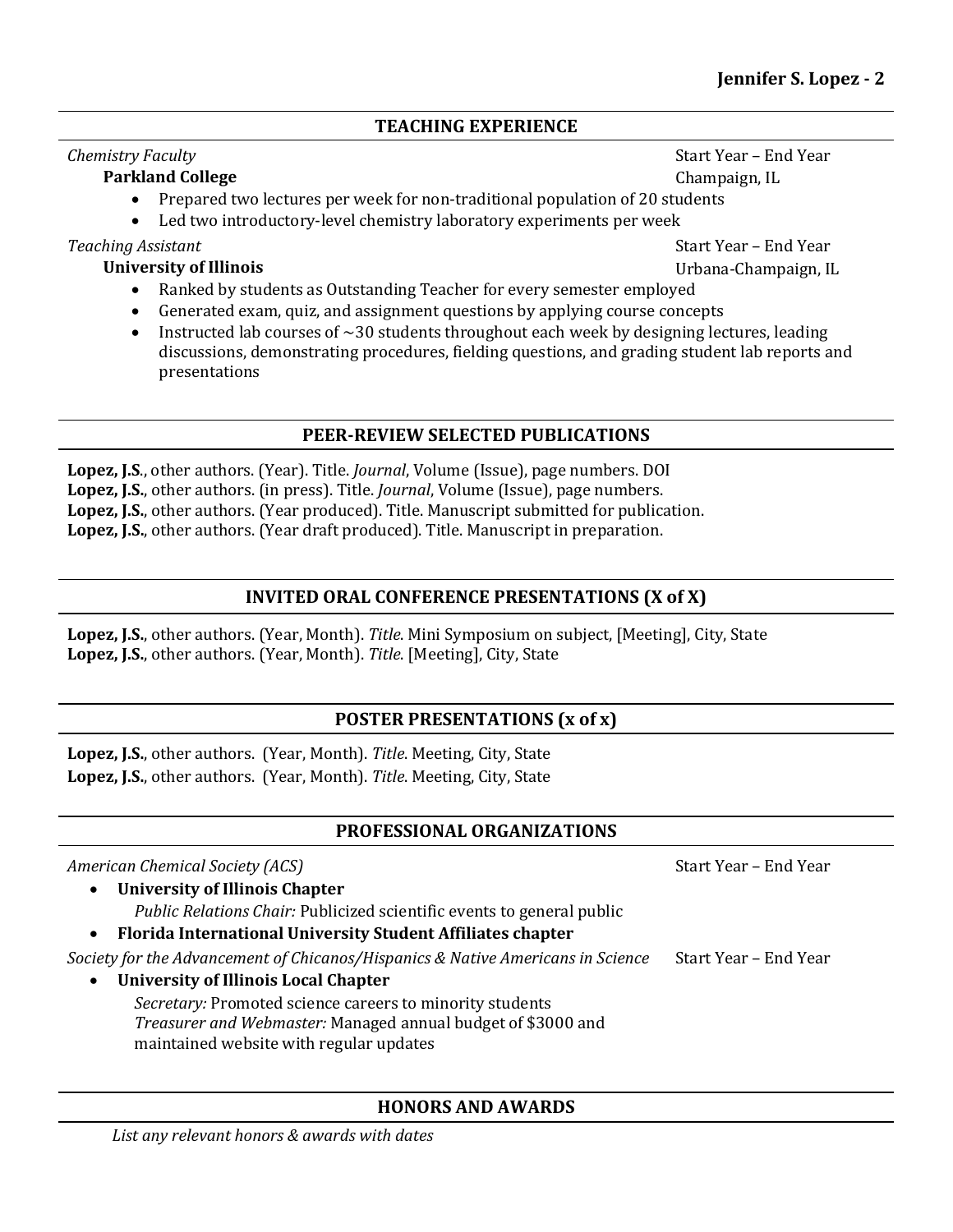# Reagan R. Randolph

1835 Eisenhower Circle Albuquerque NM 87185 505-555-1212 rrrandolph@sandia.gov

**EDUCATION** PhD, Chemistry, University of Chicago (Chicago, IL), 2019

- Thesis title: "Studies of Structure and Dynamics of Liquid Supported Monolayers"
- Advisor: Professor Wilson Albright

MS, Chemistry, University of Chicago (Chicago, IL), 2015 • Advisor: Professor Wilson Albright

BS, Chemistry, University of Southern Florida (Tampa, FL), 2013

- Thesis title: "Photochemistry and Photophysics of Cyclopropylphenols"
- Advisor: Professor Stuart Anthony

#### **RESEARCH** Postdoctoral Fellow, Sandia National Laboratory (Albuquerque, NM), **EXPERIENCE** 2019-present

- Developed novel signal amplification for detecting and sizing single RNA samples
- Designed and implemented an efficient system for the mass spectrometric separation and identification of individual molecules

Research Assistant, University of Chicago (Chicago, IL), 2015-2019

- Advisor: Professor Wilson Albright
- Maintained operational responsibility for Professor Albright's laser facility for the measurement of ultrafast kinetics of chemical phenomena in bulk liquid and at air-water interfaces
- Investigated the molecular properties, orientation, kinetics, and relaxation phenomena at liquid and solid interfaces by nonlinear optical techniques
- Led Advanced Physical Chemistry and Optical Methods of Analysis laboratories

Undergraduate Research Assistant, University of South Florida (Tampa, FL), 2010-2013

- Advisor: Professor Stuart Anthony
- Studied photochemistry and photophysics of p-cyclopropylphenols both experimentally and theoretically

Research Assistant, Oak Ridge National Laboratory (Oak Ridge, TN), Summer 2011

- Supervisor: Dr. Leopold Wiseman
- Studied chlorofluorocarbons excited by gamma radiation using spectroscopy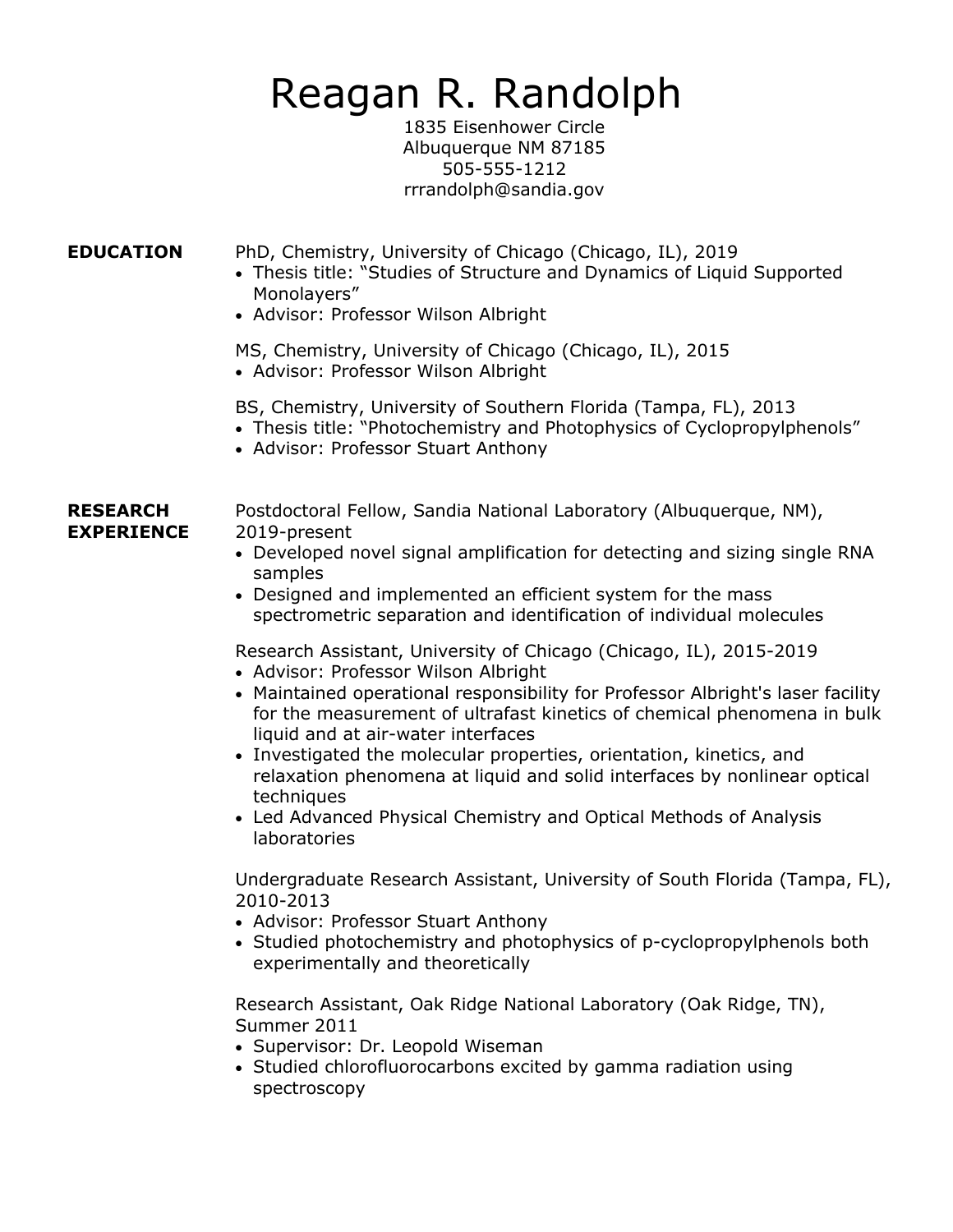# Reagan R. Randolph

Page 2

- **AFFILIATIONS** American Chemical Society, 2012-present American Physical Society, 2015-present Optical Society of America, 2015-present
- **PUBLICATIONS Randolph, R. R.;** Albright, W. "A critical review of the structure and dynamics of liquid supported monolayers." *Chem. Rev.* 2019, 45, 320- 362.

Davis, B.; **Randolph, R. R.**; Ickes, H.; Albright, W. "Method for the preparation of monolayers of denatured RNA." *Biol. Chem.* 2018, 111, 124-127.

**Randolph, R. R.**; Davis, B.; Ickes, H.; Albright, W. "The detection of monomeric RNA samples." *J. Biol. Chem.* 2017, 104, 4439-4445.

**Randolph, R. R.**; Albright, W. "A novel signal amplification for the detection of single RNA samples." *J. Instrum. Anal.* 2017, 134, 214-218.

**PRESENTATIONS Randolph, R.R.**; Albright, W. "Liquid Supported Monolayers: Structure and Dynamics." Oral presentation at the National Meeting of the American Chemical Society, March 2018.

> **Randolph, R. R.** Anthony, S. "Photophysical analysis of pcyclopropylphenol." Poster presentation at the University of Chicago Chemical and Physical Sciences Conference, January 2017.

**AWARDS** Phi Beta Kappa, 2013 Oak Ridge National Laboratory's Prestige Award, 2011

#### **References Page**

You *may* choose to set up a separate page of references (set-up as above; 3-5 references…could be a combination of academic & industrial supervisors, focus on contacts from graduate & post-doc-level work)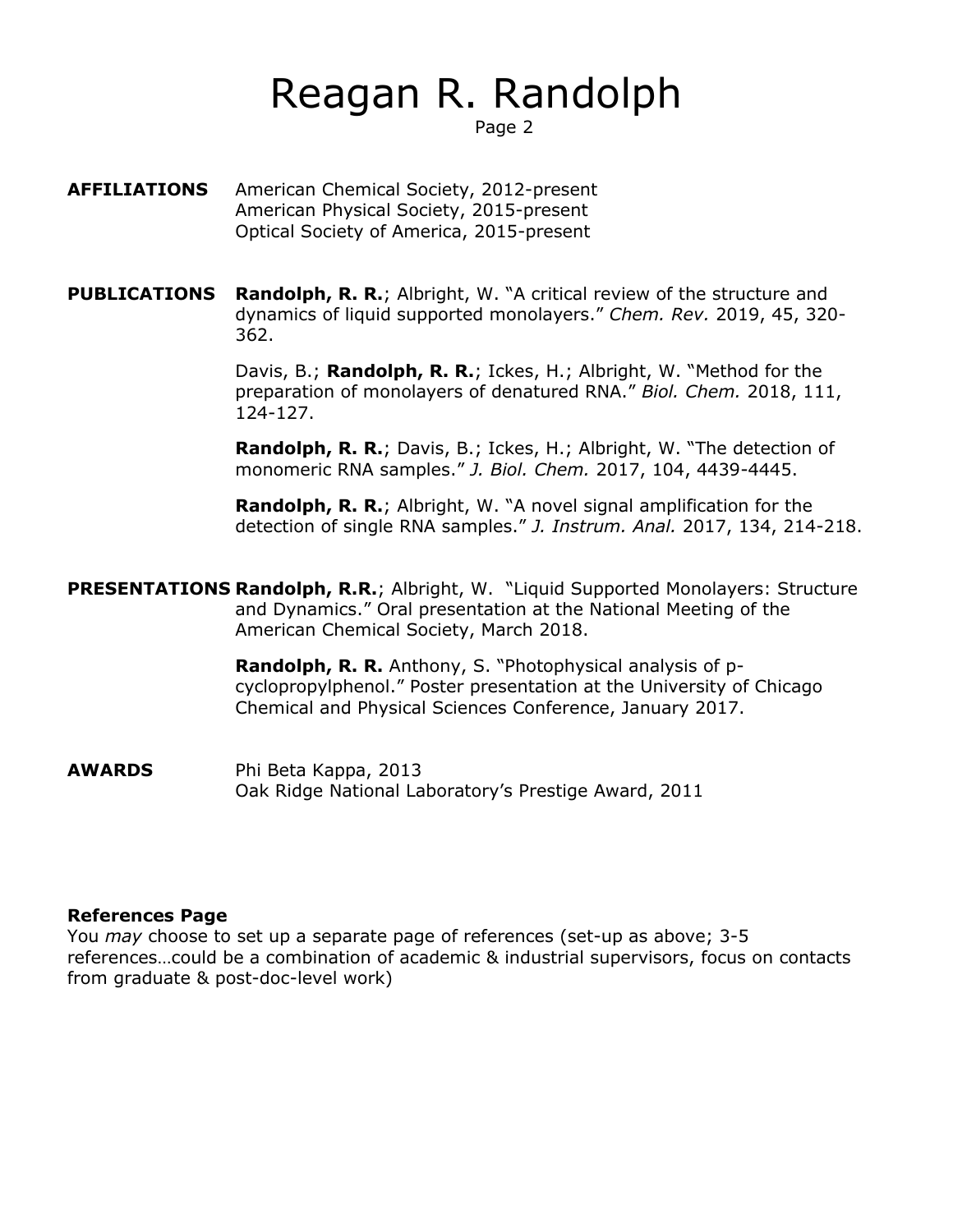# **Anika Patel**

#### netid@illinois.edu

1111 Green Street, Apartment #1, Urbana, IL 61801 (217) 555-5555

#### **EDUCATION**

| Ph.D., Neuroscience, University of Illinois, Urbana-Champaign, IL, GPA 3.9/4.0 End Year<br>Advisor: Name<br>Dissertation Title: "Dissertation Title"                                                                                                                    |                       |
|-------------------------------------------------------------------------------------------------------------------------------------------------------------------------------------------------------------------------------------------------------------------------|-----------------------|
| <b>B.S., Biology, Indiana University, Bloomington, IN, GPA: 3.8/4.0</b><br><b>Minor Mathematics</b>                                                                                                                                                                     | End Year              |
| <b>RESEARCH EXPERIENCE</b>                                                                                                                                                                                                                                              |                       |
| Postdoctoral Fellow, University of Illinois, Urbana-Champaign, IL<br>Examinedusingwhich resulted in<br>$\bullet$<br>Characterized<br>$\bullet$<br>Mentored and managed # of undergraduate and graduate students<br>Collaborated with, presented, published<br>$\bullet$ | Start Year – End Year |
| Graduate Research Assistant, University of Illinois, Urbana-Champaign, IL<br>$\bullet$ Developed<br>Characterized<br>Implemented<br>Identified<br>$\bullet$                                                                                                             | Start Year - End Year |
| Lab Technician, Indiana University, Bloomington, IN<br>Managed<br>Organized and performed                                                                                                                                                                               | Start Year – End Year |
| <b>TEACHING EXPERIENCE</b>                                                                                                                                                                                                                                              |                       |

Adjunct Instructor, University of Illinois, Urbana-Champaign, IL Start Year – End Year

- Taught Introductory Biology with lecture and laboratory for over ~200 undergraduate students
- Taught Genetics with lecture and laboratory for over ~100 graduate students
- Developed courses, planned lessons, assignments and lab experiments, and led class discussions
- Integrated multimedia approaches and used instructional technology to enhance pedagogical technique

**Teaching Assistant**, University of Illinois, Urbana-Champaign, IL Start Year – End Year

- Planned lessons and assignments, led discussion sections, graded assignments and exams
- Explained challenging quantitative and biological concepts to students
- Ranked by students as Outstanding Teacher in top ten percent across campus

**Part-Time Teacher**, Huntington Learning Center, Bloomington, IN Summer Year

• Tutored high school students in the area of Biology to help prepare them for quizzes and tests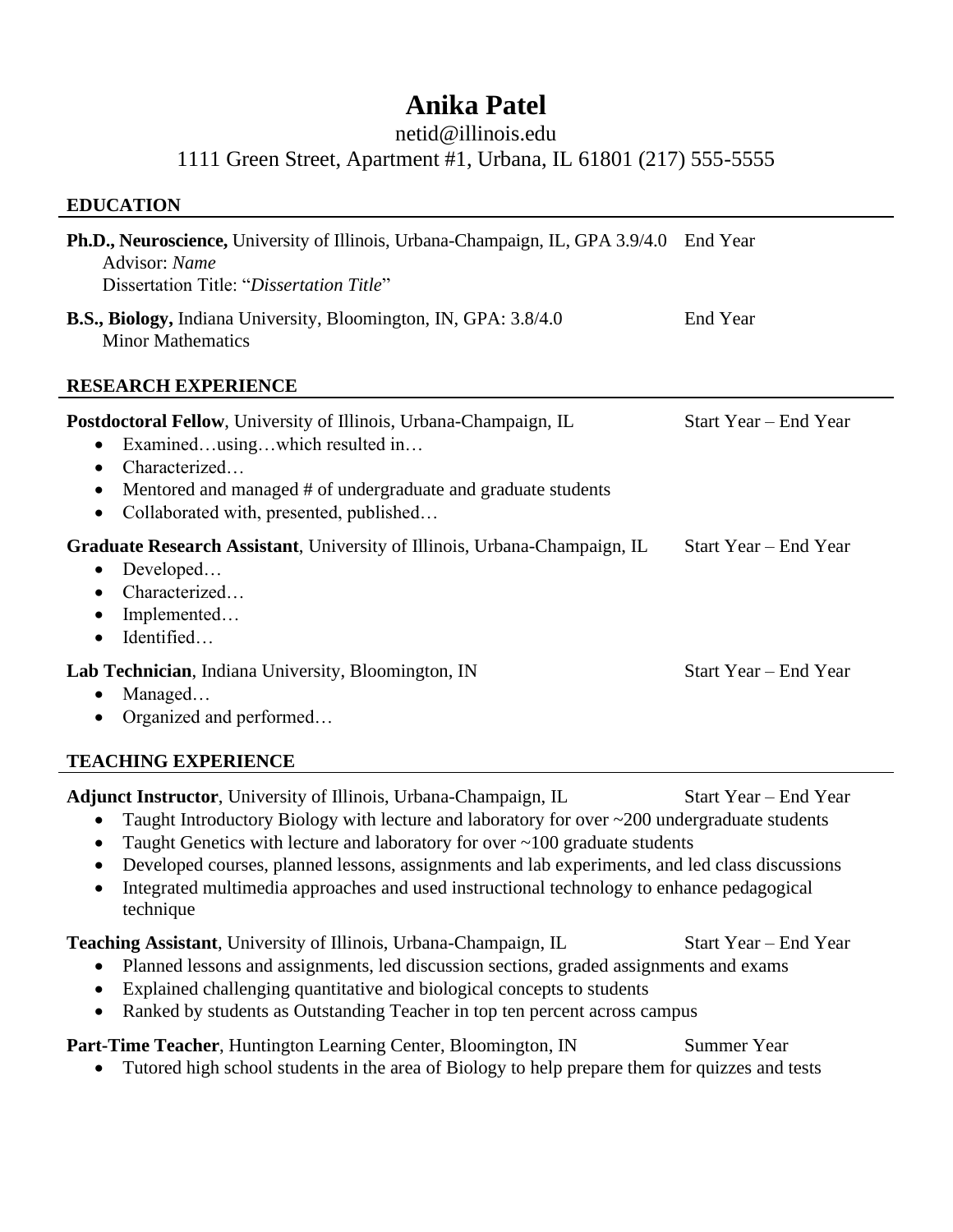#### **Anika Patel – Page 2**

#### **GRANTS AND AWARDS**

Postdoctoral Fellowship, Name of Program Grant, \$ Start Year – End Year Catherine Connor Outstanding Dissertation in Biotechnology,  $1<sup>st</sup>$  Place, \$1000 Year Predoctoral Fellowship, Name of Program Grant, \$ Start Year – End Year

#### **UNIVERSITY SERVICE**

Graduate Mentor, University of Illinois, Urbana-Champaign, IL Start Year – End Year

• Counsel minority undergraduates on graduate programs, application procedures, and funding

**Career Advisory Committee**, University of Illinois, Urbana-Champaign, IL Start Year – End Year

- Served on university committee to evaluate and propose career services for graduate students
- Collaborated with faculty and students to prepare final report for submission to the Graduate College Dean

#### **PUBLICATIONS**

**Patel, A**., other authors. (Year). Title. *Journal*, Volume (Issue), page numbers. DOI **Patel, A**.\*, Lopez, J.S., other authors. (Year). Title. *Journal*, Volume (Issue), page numbers. DOI \*Co-equal authorship

**Patel, A**., other authors. (in press). Title. *Journal*, Volume (Issue), page numbers.

Patel, A., other authors. (Year produced). Title. Manuscript submitted for publication.

Patel, A., other authors. (Year draft produced). Title. Manuscript in preparation.

*Citation format in APA style*

#### **INVITED CONFERENCE PRESENTATIONS**

**Patel, A**., other authors. (Year, Month). *Title*. Mini Symposium on subject, [Meeting], City, State **Patel, A**., other authors. (Year, Month). *Title*. [Meeting], City, State

#### **INVITED REVIEWS**

Citation of publication in recognized format

#### **LEADERSHIP ACTIVITIES AND PROFESSIONAL MEMBERSHIPS**

**Position held**, Name of organization, City, State Start Year – End Year

• Brief description of duties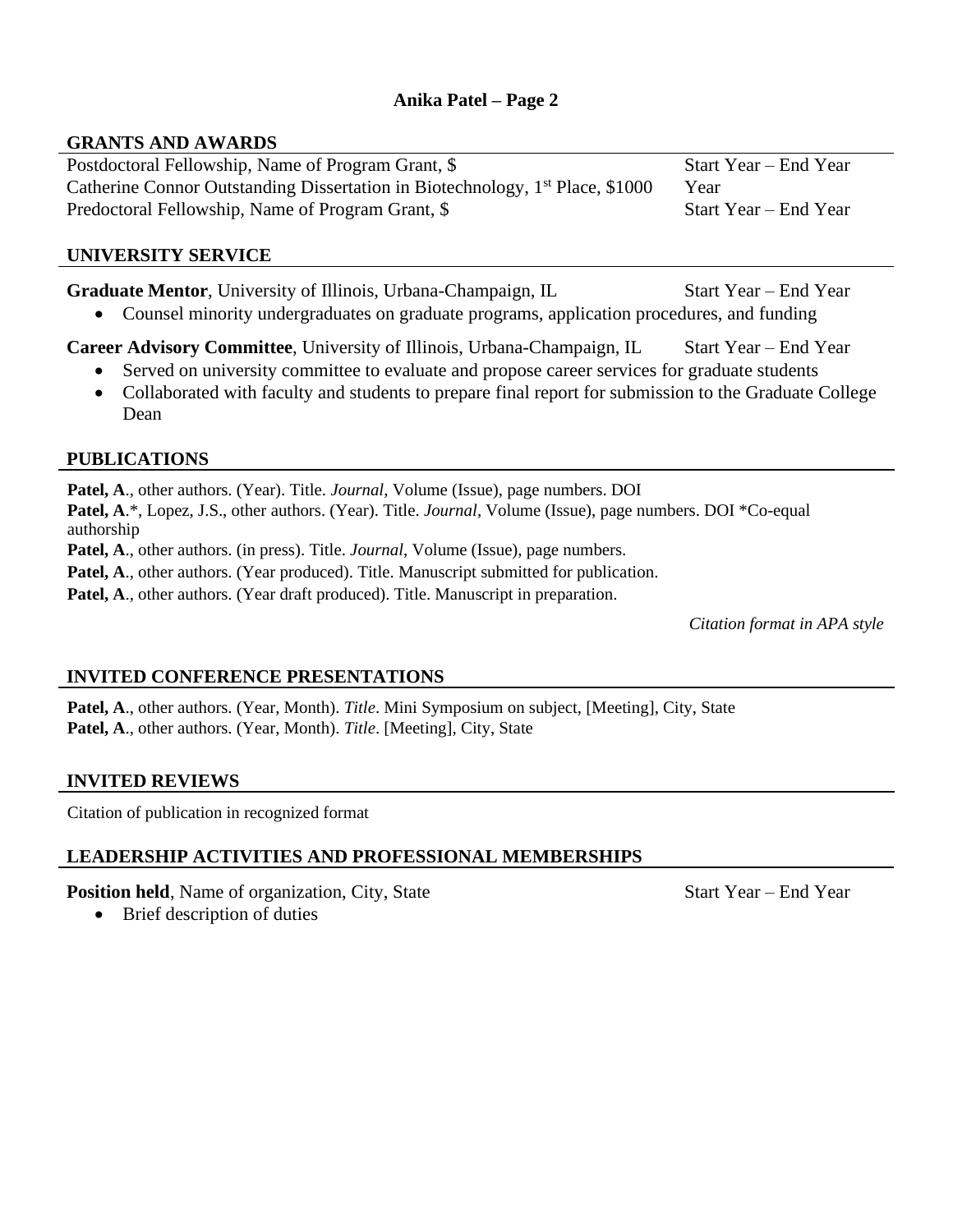# **Eugene Timmons**

1400 North County Road timmons.euguene@org.ethz.ch Zurich, Switzerland A94724M +41 1 362-7933

#### **EDUCATION**

PhD, Chemistry, Cornell University, Ithaca NY, December 2019

•  $GPA: 4.0/4.0$ 

MS, Chemistry, Cornell University, Ithaca NY, May 2016

• GPA: 4.0/4.0

BS, Chemistry, Pennsylvania State University, State College PA, May 2014

- GPA: 3.82/4.00
- Dean's List, 2012-2014

### **RESEARCH EXPERIENCE**

Postdoctoral Fellow, Swiss Federal Institute of Technology (ETH), Zurich, Switzerland, January 2020-Present

Advisor: Prof. Eric Hubbert

- Designed and constructed large (>108 members) random gene libraries to investigate the frequency of occurrence of catalysts in protein sequence space
- Using binary patterning, 8 of the 20 standard amino acids, and chorismate mutase as a design scaffold, selected catalytically active variants at a frequency of 1 in 10,000 from a library that was 80% randomized versus the wild-type sequence
- Used iterative cycles of directed evolution and genetic selection to produce 40-fold improvements in the catalytic efficiency of a novel engineered homo-hexameric chorismate mutase

Graduate Researcher, Cornell University, Ithaca, NY, July 2014-December 2019 Advisor: Prof. Richard Barrett

Thesis title: "The Biosynthesis of Thiamin in E. coli: Biosynthesis of the Thiazole Moiety"

- Used several approaches in investigating the biosynthesis of thiamin, including chemical synthesis of thiazole precursors, purification and characterization of several E. coli and B. subtilis enzymes involved in the biosynthesis
- Utilized high-resolution mass spectrometry to track the generation of transient protein modifications during the sulfur transfer

Undergraduate Researcher, Pennsylvania State University, State College, PA, August 2011-May 2014

Prof. Julia P. Huang

- Expressed and purified 6 mutants of sperm whale myoglobin from 80-L fermentations and measured their rates of heme orientation isomerization using paramagnetic region NMR spectra
- Discovered that long-range mutations exert a strong influence on the binding site of myoglobin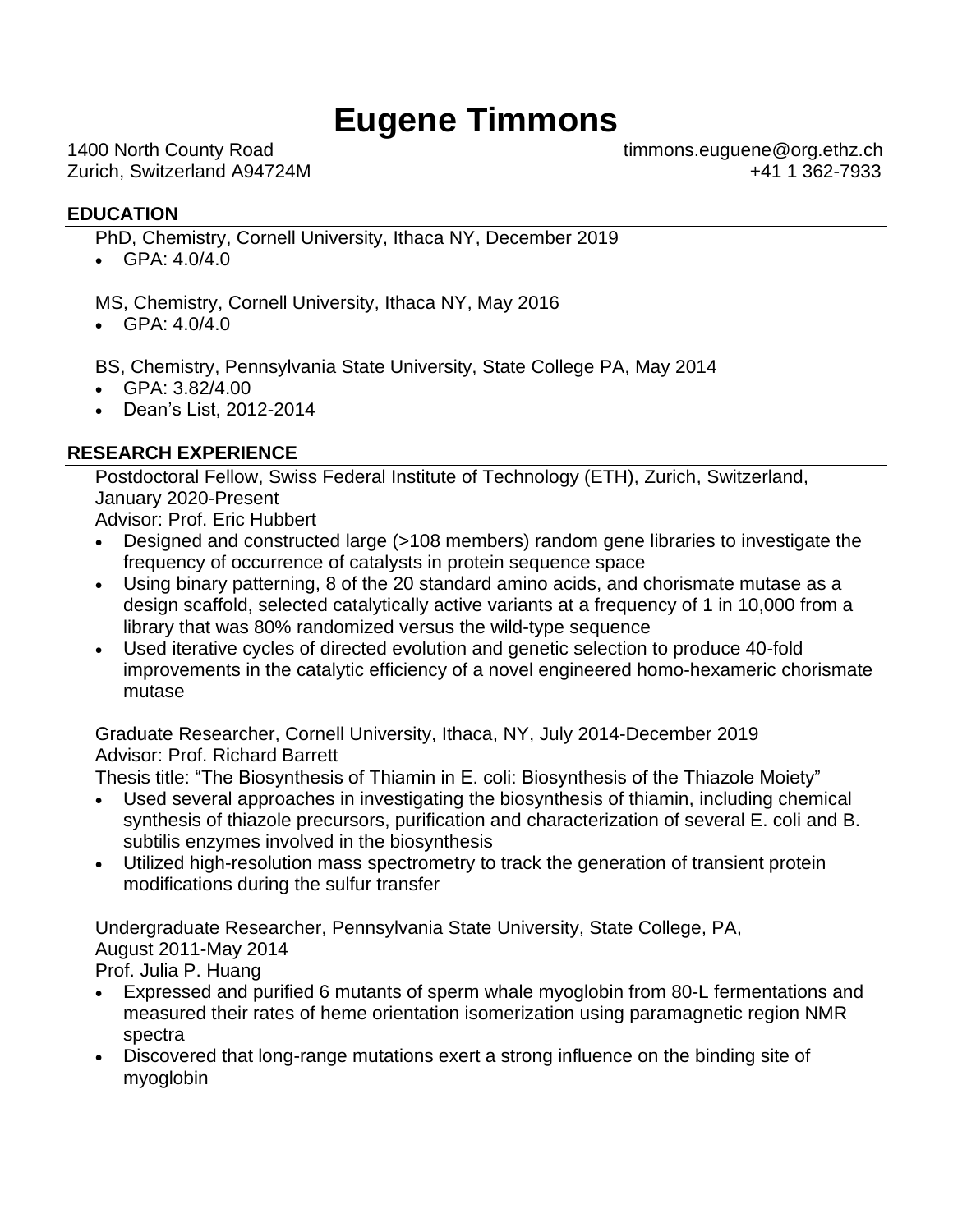#### **PUBLICATIONS**

*(List all publications, reverse chronological order, on a CV)*

#### **TEACHING EXPERIENCE**

Lecturer, Swiss Federal Institute of Technology (ETH), Zurich, Switzerland, Summer 2020

• Presented eight 90-minute lectures in Biological Chemistry I, an introductory biochemistry course for chemistry majors

Teaching Assistant, Swiss Federal Institute of Technology (ETH), Zurich, Switzerland, January 2020-May 2020

• Supervised a PhD student, 3 MS students, and 2 undergraduate students

Teaching Assistant, Cornell University, Ithaca, NY, Fall 2017

- Directly supervised 4 undergraduate students
- Assisted with graduate-level biological chemistry course
- Assisted with introductory organic laboratories and lecture courses

Chemistry Department Tutor, Pennsylvania State University, State College, PA, August 2012-April 2014

- Conducted review sessions for general and introductory organic chemistry
- Held one-on-one help sessions for students

#### **AWARDS AND AFFILIATIONS**

- American Chemical Society Member, 2013-present
- NIH Biochemistry Training Grant, 2017-2019
- NIH Molecular & Cell Biology Training Grant, 2018-2019
- Teas Scholarship in Chemistry, Pennsylvania State University, 2010-2014

#### **OTHER POSSIBLE CATEGORIES??**

*(May wish to include things like leadership experience, outreach, technical/lab skills, etc.….whatever you think may be important to the particular institution)*

#### **REFERENCES**

*You may choose to set up a separate page of references (This candidate would list academic/research references.)*